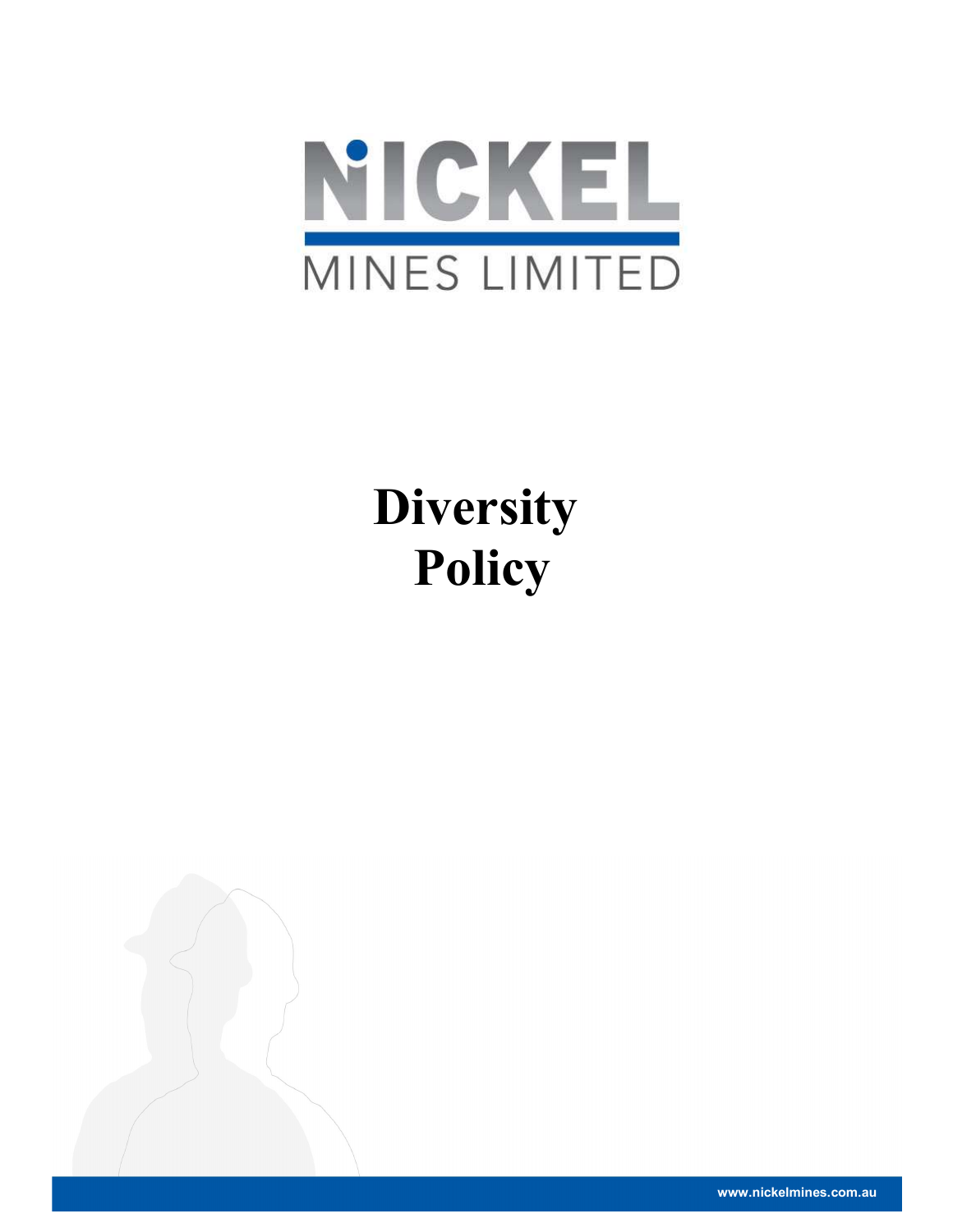# DIVERSITY POLICY

## Nickel Mines Limited ("Company")

## 1. Scope

This diversity policy applies to the Company's board of directors ("Board"), officers and employees ("Personnel").

## 2. Purpose

The Company has a strong commitment to diversity and recognises the value of attracting and retaining Personnel with different backgrounds, knowledge, experiences and abilities. The Company recognises that diversity not only encompasses gender but extends to age, ethnicity, religious or cultural background, language, marital or family status, and disability. Diversity contributes to the Company's business success and benefits individuals, clients, teams, shareholders and stakeholders.

Our business policies, practices and behaviours promote diversity and equal opportunity and create an environment where individual differences are valued and all Personnel have the opportunity to realise their potential and contribute to the Company's success.

#### 3. What is Diversity?

Diversity recognises and values the contribution of people with differences in background, experience and perspectives. At the Company, diversity means:

- an inclusive workplace that embraces individual differences;
- a workplace that is free from discriminatory behaviours and business practices including discrimination, harassment, bullying, victimisation and vilification;
- equitable frameworks and policies, processes and practices that limit potential unconscious bias;
- equal employment opportunities based on capability and performance;
- awareness of the different needs of employees;
- the provision of flexible work practices and policies to support employees; and
- attraction and retention of a diverse range of talented people.

The Company aspires to achieve the objectives set out in this policy and aims to embed a strong diversity framework within its systems and culture.

#### 4. Board's Responsibilities

The Board is responsible for designing and overseeing the implementation of this diversity policy.

The directors of the Company will be responsible for promoting diversity within the Company's culture and monitoring the effectiveness of this diversity policy. The Company recognises that it needs to provide management with appropriate guidance in order to foster a value for diversity within its management culture. To achieve this, the Company is committed to providing its management with the appropriate training and resources to understand the benefits of diversity in recruitment strategies and day-to-day management strategies. The Board will also be required to develop initiatives that will promote and achieve diversity goals.